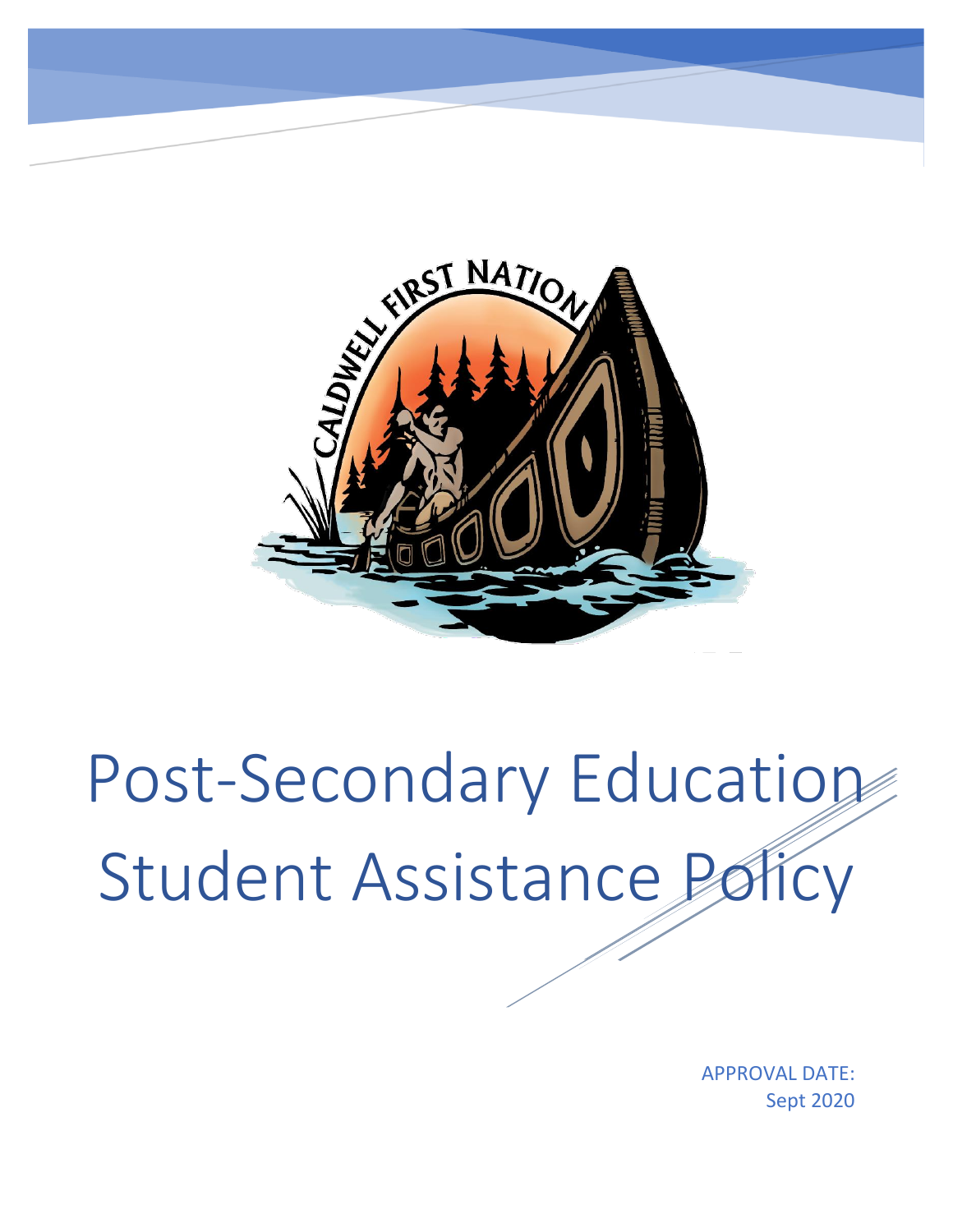# **Table of Contents**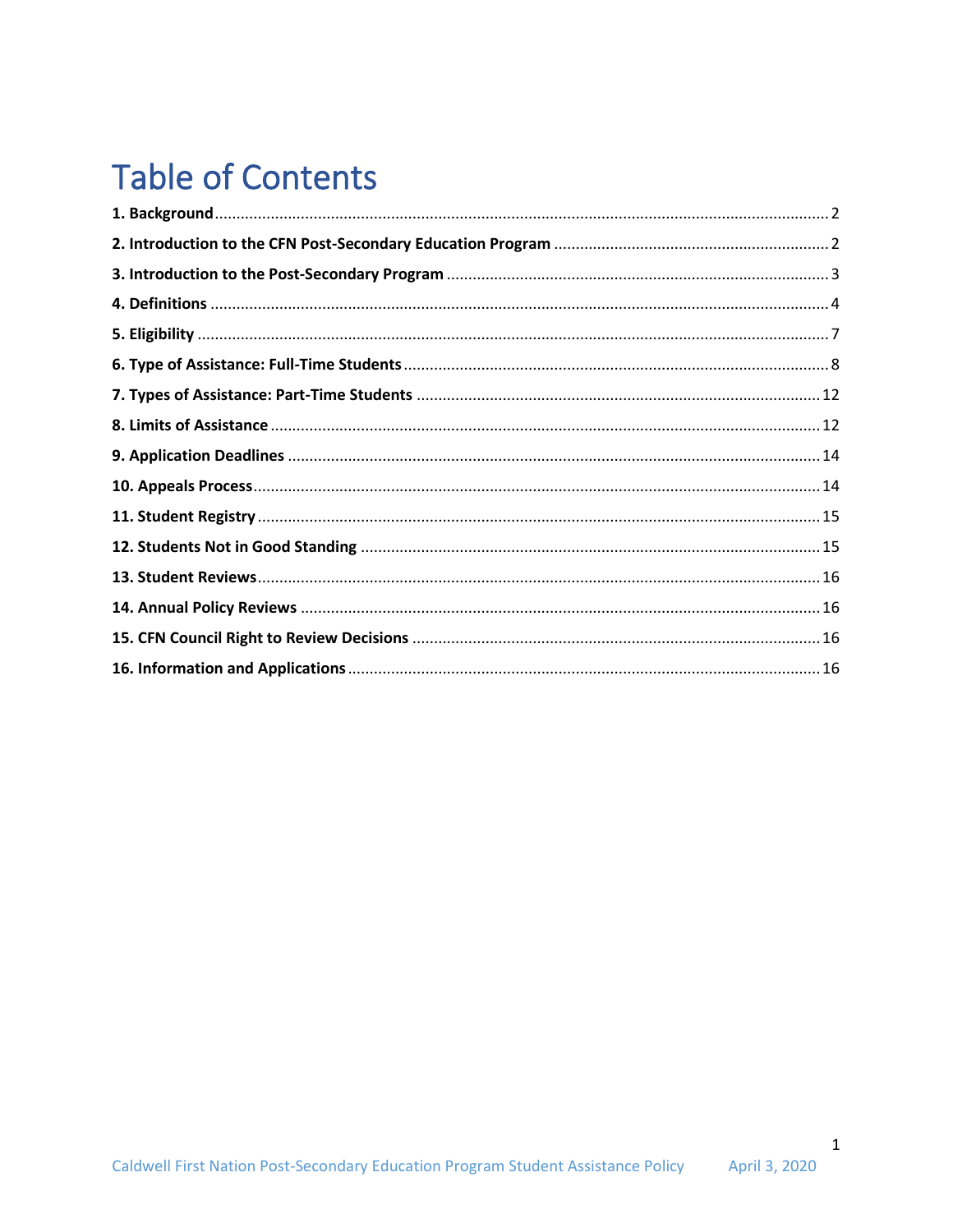# <span id="page-2-0"></span>1. Background

The Caldwell First Nation Post-Secondary Education Department (CFNPSED) has a mandate to deliver the Caldwell First Nation Post-Secondary Education Program (CFNPSEP) through funding received by Caldwell First Nation (CFN) and Indigenous Services Canada (ISC). This program is intended for Caldwell First Nation Citizens (on the Band Membership List) according to the Indigenous Services Canada (ISC) Post-Secondary Student Support Program's National Guidelines and the Caldwell First Nation Post-Secondary Student Assistance Policy (CFNPSESAP).

CFNPSED is operated by the Post-Secondary Department staff under the direction of the Director of Operations. As it relates to CFNPSED, the duties and responsibilities are:

- To provide information to the Director of Operations of Caldwell First Nation concerning the overall management and delivery of the program. The Director of Operations provides updates and/or reports to Council.
- In conjunction with the Director of Operations, annually review the CFNPSSAP and make recommendations for changes based on ISC National Guidelines, or other suggestions for changes based on the review, evaluation, and/or development of First Nation-specific programs provided by local colleges and universities.
- To provide monthly reports to the Director of Operations.
- To present intake submissions for approval (October 1, March 1, and May 1) to the Director of Operations. There may be up to three intakes per year, based on available funds.
- To establish an Education Advisory Committee which will review quarterly reports will review any appeals granted to students.
- To provide quarterly reports to the Education Advisory Committee.

# <span id="page-2-1"></span>2. Introduction to the CFN Post-Secondary Education Program

The mission of the CFNPSED is to assist eligible students in their pursuit of higher educational opportunities. It strives to enrich the experience of the learner by supporting them and advocating for them while they are on their academic path.

The goal of the CFNPSED is to continually increase the number of student graduates, while maximizing the limited funds in accordance with relevant policies in order to enrich the student, their family, and Caldwell First Nation.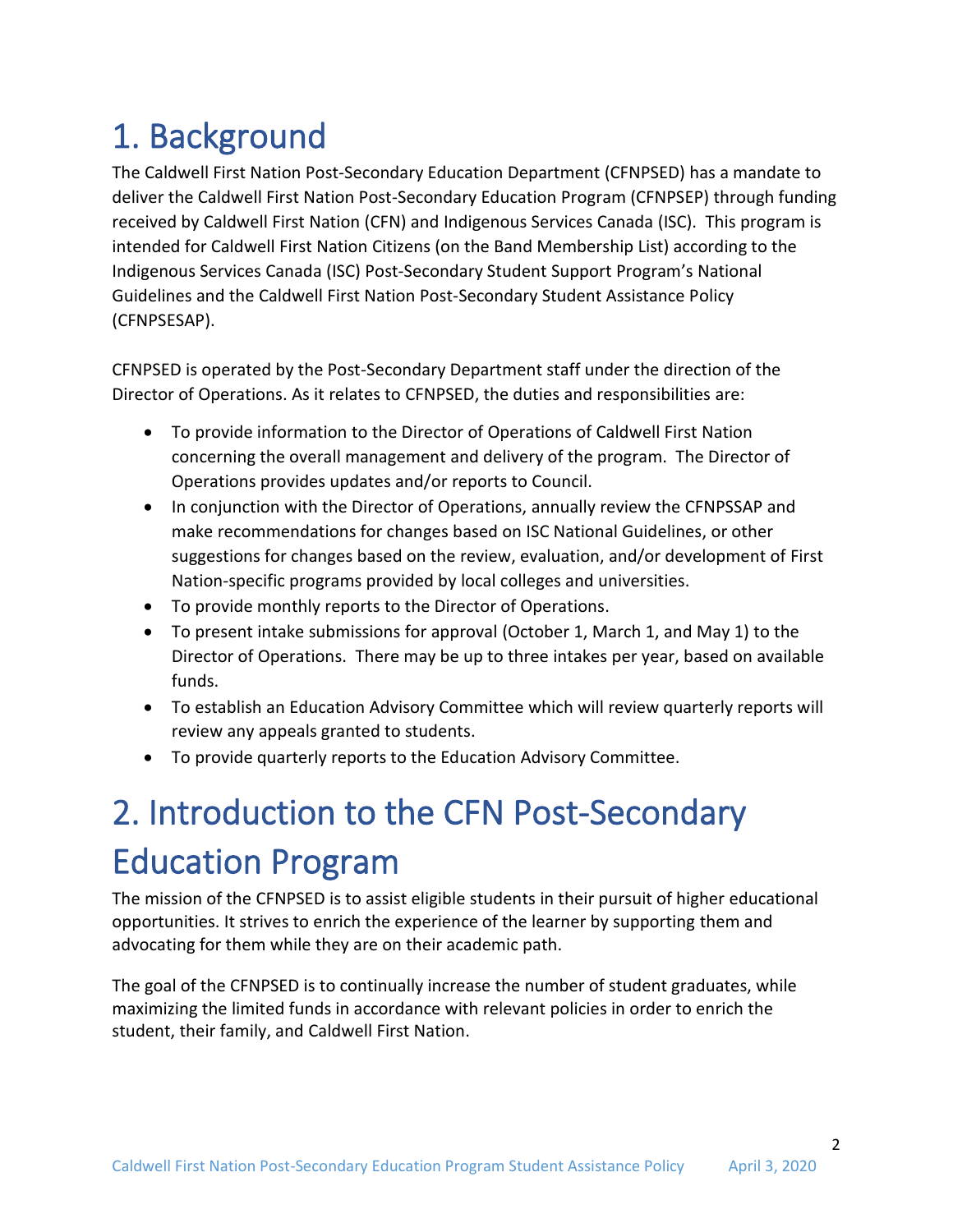The CFNPSEP objectives are to improve communications, develop skill sets of the students, and strengthen partnerships for the continual success for the next seven generations in the following ways:

#### **Improve Communication**

- Increase communication to and from students through student service contracts, Caldwell First Nation Education webpage, phone, email, and one-on-one or group counselling sessions.
- Strengthen communications between CFNPSED staff and outside educational institutions through information sessions, annual open-houses, and other outreach activities.

#### **Develop Student Skill Sets**

- To be responsive to student needs by establishing a rapport through counselling sessions, meetings, and discussions.
- Encourage students to access educational institution supports to increase their skill set.
- Locate and develop workshops for students to obtain the necessary skills to be successful in their education.

#### **Strengthen Partnerships**

• Develop partnerships with local post-secondary institutions by having representation on the Indigenous education councils or committees to advocate for students and advise on initiatives, research, community resources, academic programming, and oversight of services.

## <span id="page-3-0"></span>3. Introduction to the Post-Secondary Program

This document outlines the Caldwell First Nation Post-Secondary Financial Assistance Policy. The Objectives of the Post-Secondary Program Student Assistance Policy are to:

- Establish the criteria to be met by students in order to qualify for and maintain eligibility for financial assistance.
- Outline the types and maximum levels of allowances that may be available.
- Provide for the maximum duration of assistance that may be provided with respect to various levels of post-secondary education through the Post-Secondary Program.
- Ensure students make their education studies a top priority and are achieving an acceptable Grade Point Average (GPA) requirement for their program of studies. (See extenuating circumstances see page 4).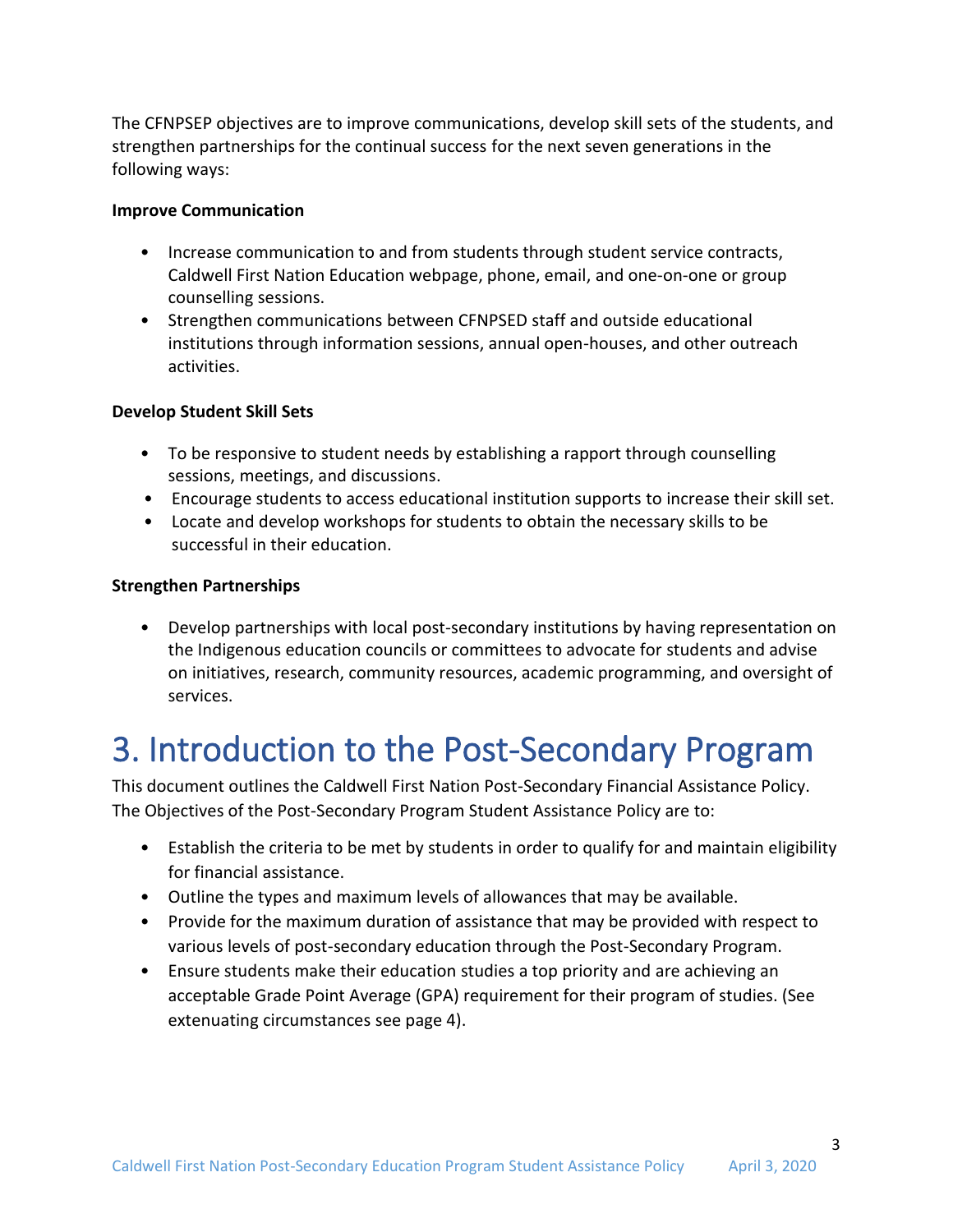# <span id="page-4-0"></span>4. Definitions

In this document:

**"Academic Year**" is as defined by the post-secondary institution but will not be less than eight months' duration.

**"ACE"** is an abbreviation for Academic Career Entrance

**"Caldwell First Nation Council" or "Council"** means the executive decision-making body made up of the Chief and Councillors of Caldwell First Nation selected in accordance with the custom Election Code of Caldwell First Nation. May also be used intermittently with **"Chief & Council".**

**"Canadian public institution"** is a post-secondary institution which receives the majority of its funding from federal and provincial governments.

**"CEGEP"** is an abbreviation of College d'enseignement general et professionnel. CEGEPs operate in Quebec.

**"CFN"** is an abbreviation for Caldwell First Nation.

**"CFNPSED"** is an abbreviation for Caldwell First Nation Post-Secondary Education Department operated by CFN staff for the delivery of the CFNPSP under the direction of the Director of Operations.

**"CFNPSP"** is an abbreviation for Caldwell First Nation Post-Secondary Program.

**"CFNPSESAP**" is an abbreviation for Caldwell First Nation Post-Secondary Student Assistance Policy (this policy).

**"Citizen"** means a person whose name has received Caldwell First Nation Indian Status under the Indian Act and on the Caldwell First Nation Band Membership List maintained by the Membership Clerk. People who are eligible for Indian Status but have not received a certificate of Indian Status by Indigenous Services Canada and are not on the Caldwell First Nation Band Membership List are not considered citizens. Associate members are not considered citizens.

**"Course months"** are defined as the number of months required to complete a program or course of study.

**"Co-op education"** is defined as program which alternates periods of academic study with periods of work experience for which the student receives remuneration from the employer.

**"Deferred student"** is a student who was an eligible first-time applicant in the past but not funded due to limited funds/lack of funds. A deferred student is not the same as a waitlisted student.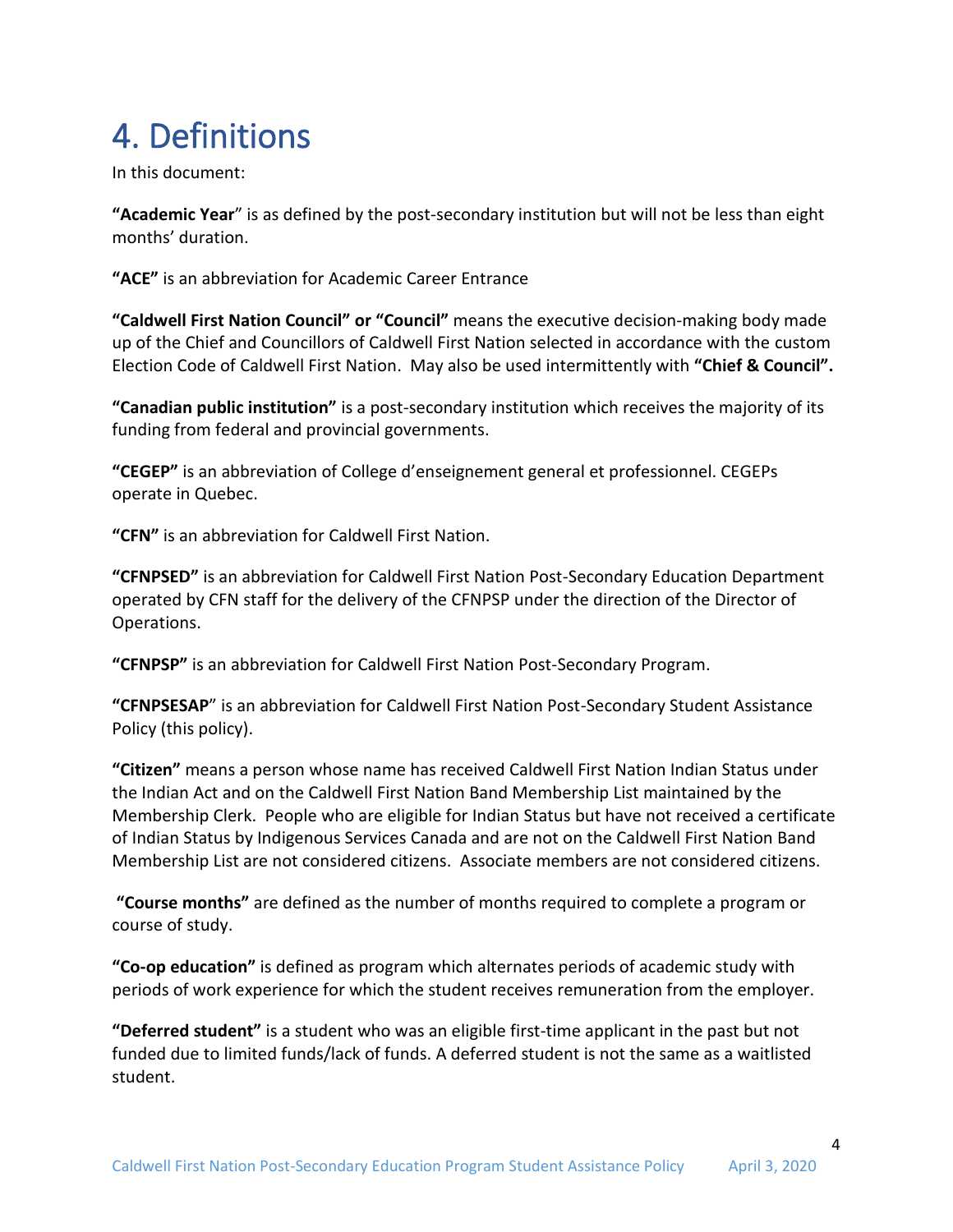**"Distance Education"** is defined as the education of students who may not always be physically present at a school.

**"DOO"** is an abbreviation for Director of Operations of Caldwell First Nation.

**"Education Advisory Committee"** is defined in section 10.c. as "The Education Advisory Committee shall be comprised of three citizens of Caldwell First Nation on the Band Membership List, an ex-officio member of Council (holding the Education Area of Focus), and one ex-officio staff member providing administrative support (i.e. recording minutes). They meet quarterly to review reports, policies, and other relevant materials to enhance the CFNPSEP. They will also meet to review appeals. Refer to the *CFN Education Advisory Committee Terms of Reference* and the *CFN Overarching Committee Terms of Reference*.

**"Extenuating circumstances"** are unplanned events of a significant nature and may include a medically diagnosed condition, mental health issues or illness, death in the family, or accidental injury. Extenuating circumstances do not include ceremonies or religious practices.

**"Family"** – is defined as a student's spouse, child(ren), siblings, parents, grandparents, aunts, uncles, and their spouse's child(ren), siblings, parents, and grandchildren.

**"Field placement"** is defined as an opportunity to gain vital work experience, develop professional contacts within the industry, and enhancement of resumé while studying. It is typically an unpaid position.

**"First Nation"** shall have the same meaning as "Band" defined in the Indian act.

**"Free Application for Federal Student Aid"** – Federal student aid comes from the federal government – specifically the U.S. Department of Education. It is money that helps a student pay for higher education expenses (i.e. college, career school, or graduate school expenses). Federal student aid covers such expenses as tuition and fees, room and board, books and supplies, and transportation. Aid also can help pay for a computer and for dependent care. There are three main categories of federal student aid: grants, work-study, and loans. Students should check with their educational institution to find out which program(s) it participates in; may also check: www.fafsa.gov.

**"Foreign Institution"** is any post-secondary institution located outside of the geographic boundaries of Canada.

**"Full-Time Students"** are as defined by the post-secondary institution.

**"Grade point average"** is the grade assigned to the student by the post-secondary institution of registry for the average graded achievement of all courses undertaken in an academic year. Where a grade point average is assigned by the institution, they will do the equivalency conversion to A, B, C, etc.

| A+ | $90 - 100 \%$ | Grade A | <b>Grade Point 4 Excellent</b>          |
|----|---------------|---------|-----------------------------------------|
|    | $80 - 89 \%$  | Grade A | <b>Grade Point 4 Excellent or Great</b> |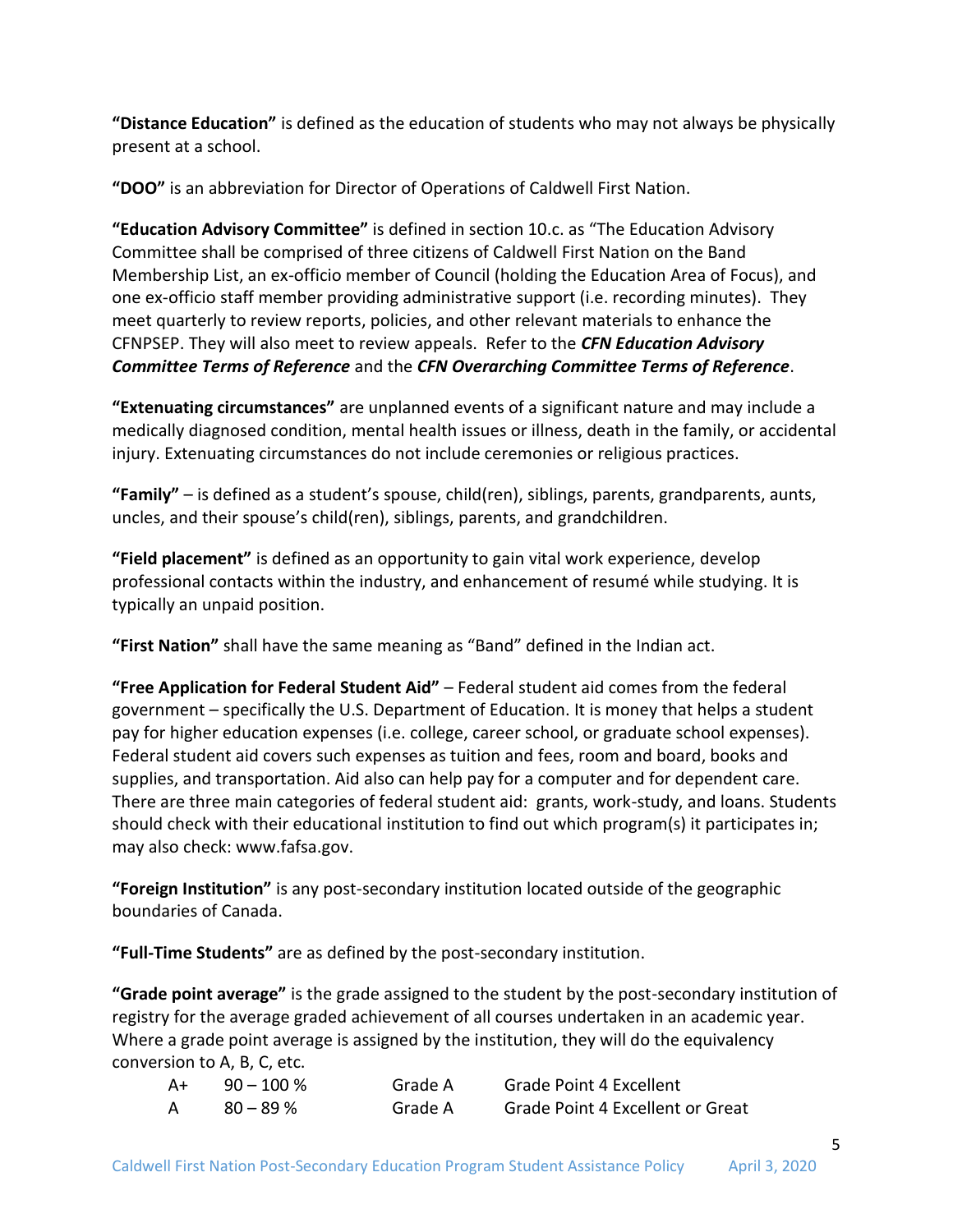| B. | $70 - 79$ %   | Grade B | Grade Point 3 Good or Above Average     |
|----|---------------|---------|-----------------------------------------|
| C. | $60 - 69$ %   | Grade C | Grade Point 2 Satisfactory or Average   |
| D. | $50 - 59$ %   | Grade D | Grade Point 1 Below Average or Poor     |
| E. | Less than 50% | Grade F | Grade Point 0 Unsatisfactory or Failure |

**"IEP"** is an abbreviation for Individual Education Plan. This is a plan developed to ensure a student who has a disability receives specialized instruction and services.

**"Internship"** is defined as an opportunity offered by employers to students interested in the industry. Internship may be paid or unpaid.

**"ISC"** is an abbreviation for Indigenous Services Canada.

**"Mature Student"** is defined as a person over the age of 21 and who has been out of school for at least two years and meets all other eligibility criteria in this policy.

**"Part-Time Students"** are defined by the post-secondary institution. Part-time students may receive assistance for tuition, compulsory fees and the actual cost of books and supplies. If granted a living allowance, Part-time students will receive a pro-rated rated.

**"Post-secondary education"** means a program of studies, offered by a post-secondary institution, for which completion of secondary school studies or equivalent is a prerequisite.

**"Post-Secondary Institutions"** are degree, diploma, and certificate-granting institutions which are recognized, and include educational institutions affiliated with, or delivering accredited post-secondary programs by an arrangement with a post-secondary institution.

**"Private post-secondary institution"** is a post-secondary institution which receives the majority of its funding from the student fees, and from sources other than governments.

**"Program of Studies"** includes all post-secondary programs leading to a certificate, diploma, or degree. For the purposes of this policy, the program of study is divided into the following categories:

- Level I: Community College and CEGEP (Quebec) diploma or certificate programs.
- Level II: Community College diploma programs
- Level III: Undergraduate Degree programs, Teacher's College, Law School
- Level IV: Advanced or professional degree programs e.g. MD., Masters or Doctoral Programs.

**"Pro-rated"** is defined as the division of monthly living allowances into weekly amounts**.**

**"Semester"** refers to a part of the academic year, as defined by the post-secondary institution. Semesters usually cover the periods from September to December; January to April; or May to August.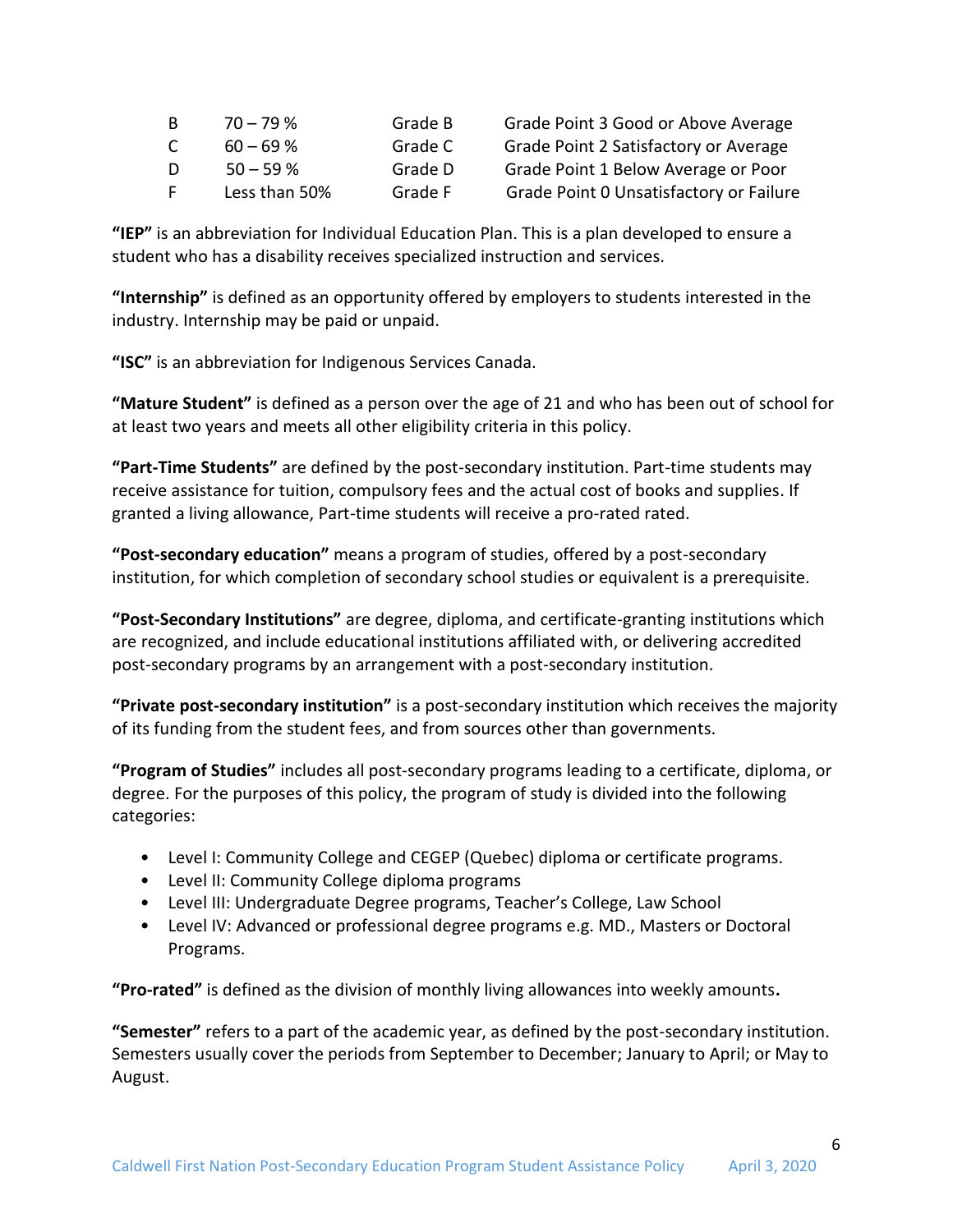**"Student"** is defined as a full- or part-time post-secondary student sponsored by Caldwell First Nation.

**"Textbooks and supplies"** are defined as: textbooks identified by the school/course list as necessary for the course. Supplies include items such as: pens, pencils, paper, binders, notebooks, and other supplies as defined in the course outline.

**"Ticket"** is defined as the number of times a student is eligible for sponsorship by the Post-Secondary Program, in a certificate, diploma, or degree in a post-secondary program.

**"First Ticket"** is defined as the successful completion of a program of studies and receiving of a certificate, diploma, or degree.

**"Second Ticket"** is defined as studies in another program field, pursuing graduate studies, or a change in a career focus that can be unrelated to the first ticket program of studies.

**"UCEP"** is an abbreviation of University and College Entrance Programs.

**"Waitlisted student"** is an eligible student who has been funded in the past but could not be funded due to a lack of funds.

# <span id="page-7-0"></span>5. Eligibility

5.1 To be eligible to apply for assistance under the CFNPSESAP, applicants must:

- a. Provide proof of being a citizen of Caldwell First Nation and on the Band Membership List.
- b. Possess a grade 12 secondary school graduation diploma or its equivalent and have met university or college requirements. As well, students who have previously received certification from a government recognized educational institution such as CEGEP or an ACE program are eligible.
- 5.2 Within the limits of funding received through contributions from ISC and CFN, the CFNPSP by way of this policy, may provide financial assistance through the following priority allocation system:

| <b>Priority</b><br><b>Designation</b> | <b>Definition of Designation</b>                                                                                                                                                                                                                                                                                         |
|---------------------------------------|--------------------------------------------------------------------------------------------------------------------------------------------------------------------------------------------------------------------------------------------------------------------------------------------------------------------------|
| 1                                     | Students continuing post-secondary studies, in good standing within this policy<br>and funded by Caldwell First Nation the previous semester. Applicants<br>enrolling in Indigenous teacher language programs. Students who have ceased<br>to attend school for extenuating circumstances/mental health issues which can |
|                                       | be supported by medical documentation.                                                                                                                                                                                                                                                                                   |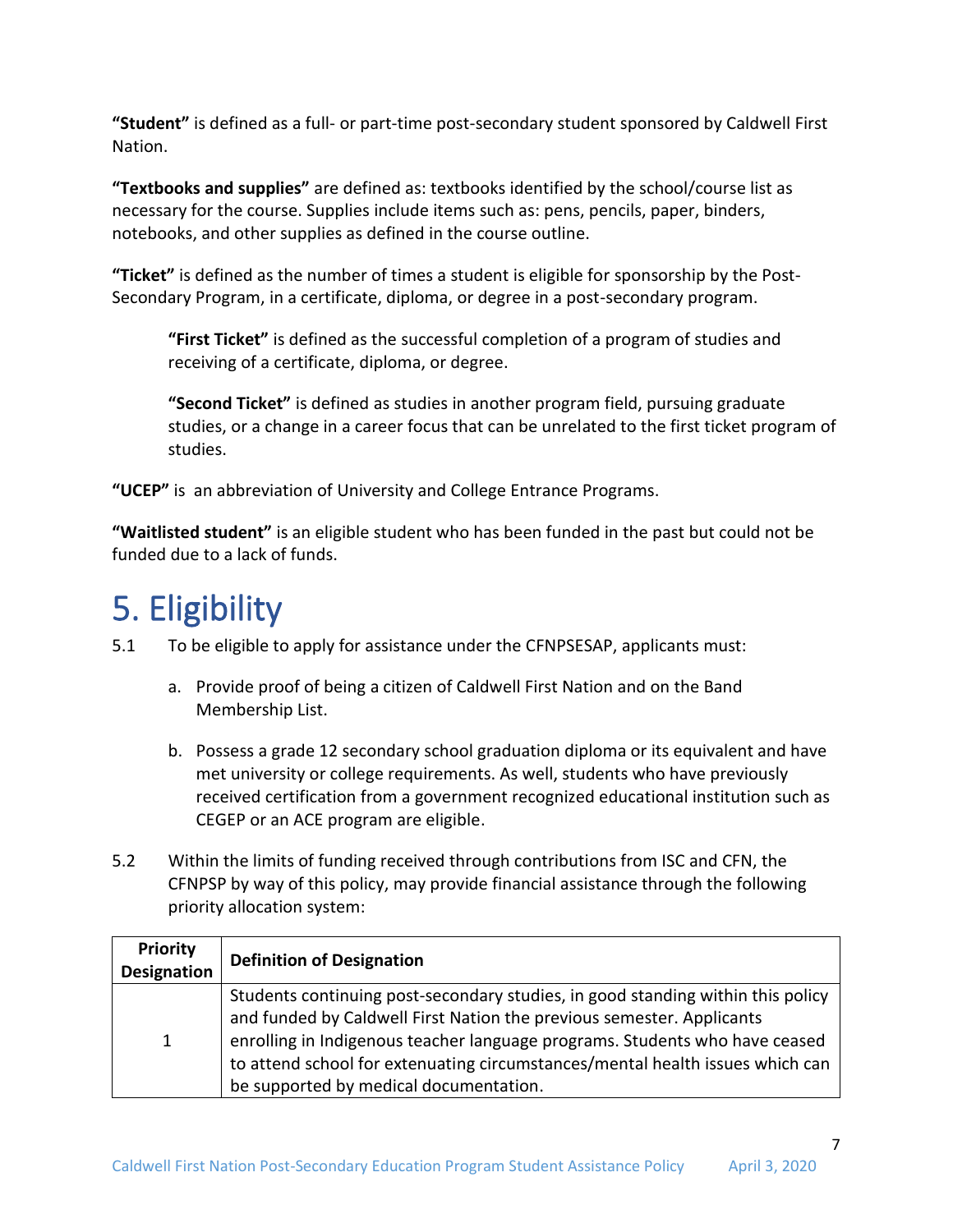| $\overline{2}$ | Deferred students/applicants from the previous year who were eligible first-  |
|----------------|-------------------------------------------------------------------------------|
|                |                                                                               |
|                | time applicants and denied due to lack of funding.                            |
|                | Students newly graduated or within a 24-month period from secondary school    |
| 3              | and moving into post-secondary studies within this policy. Students who would |
|                | like to obtain their master's after being employed for a period of time.      |
| 4              | Adults/mature students who are first time applicants. Age 21 and over, GED,   |
|                | ACE graduates.                                                                |
|                | Adult/mature students returning after a break (for 2 or more consecutive      |
| 5              | semesters) in post-secondary studies, and are returning in good standing as   |
|                | defined in this policy and meeting all other eligibility criteria.            |
| 6              | Students who have previously dropped out or discontinued their program and    |
|                | are out of school for two or more consecutive academic semesters.             |
| 7              | Students not in good standing from the previous semester may be eligible for  |
|                | the costs of tuition and books only as per available funds                    |
|                | Students who have completed one ticket of funding and are in good standing.   |
| 8              | See Section 8: Limits of Assistance.                                          |
|                | Students who have completed two tickets of funding and are in good standing.  |
| 9              | See Section 8: Limits of Assistance. Subject to review by the Education       |
|                | Advisory Committee and Council approval.                                      |

- 5.3 The Post-Secondary Program does not apply restrictions for eligibility based on age, terminal illness, or learning disabilities.
- 5.4 Students who are self-funding their post-secondary studies and applying to the program, the priority system will apply at the time of application.
- 5.5 Waitlisted students will be given first priority for funding if it becomes available.
- 5.6 Funding is limited and not all students who apply may receive assistance.

#### <span id="page-8-0"></span>6. Type of Assistance: Full-Time Students

- 6.1 Tuition Assistance includes student's fees for registration, tuition, and the cost of books and supplies which are listed as required by the program of study in the post-secondary institution. Tuition is always paid directly to the institution. Exceptions will not be made.
- 6.2 Tuition assistance may be provided:
	- a. For students attending Canadian public institutions, at the normal rate in Canadian dollars charged by the institution for a Canadian student.
	- b. For students attending Canadian private post-secondary institutions where a comparable program is offered by a Canadian public post-secondary institution, at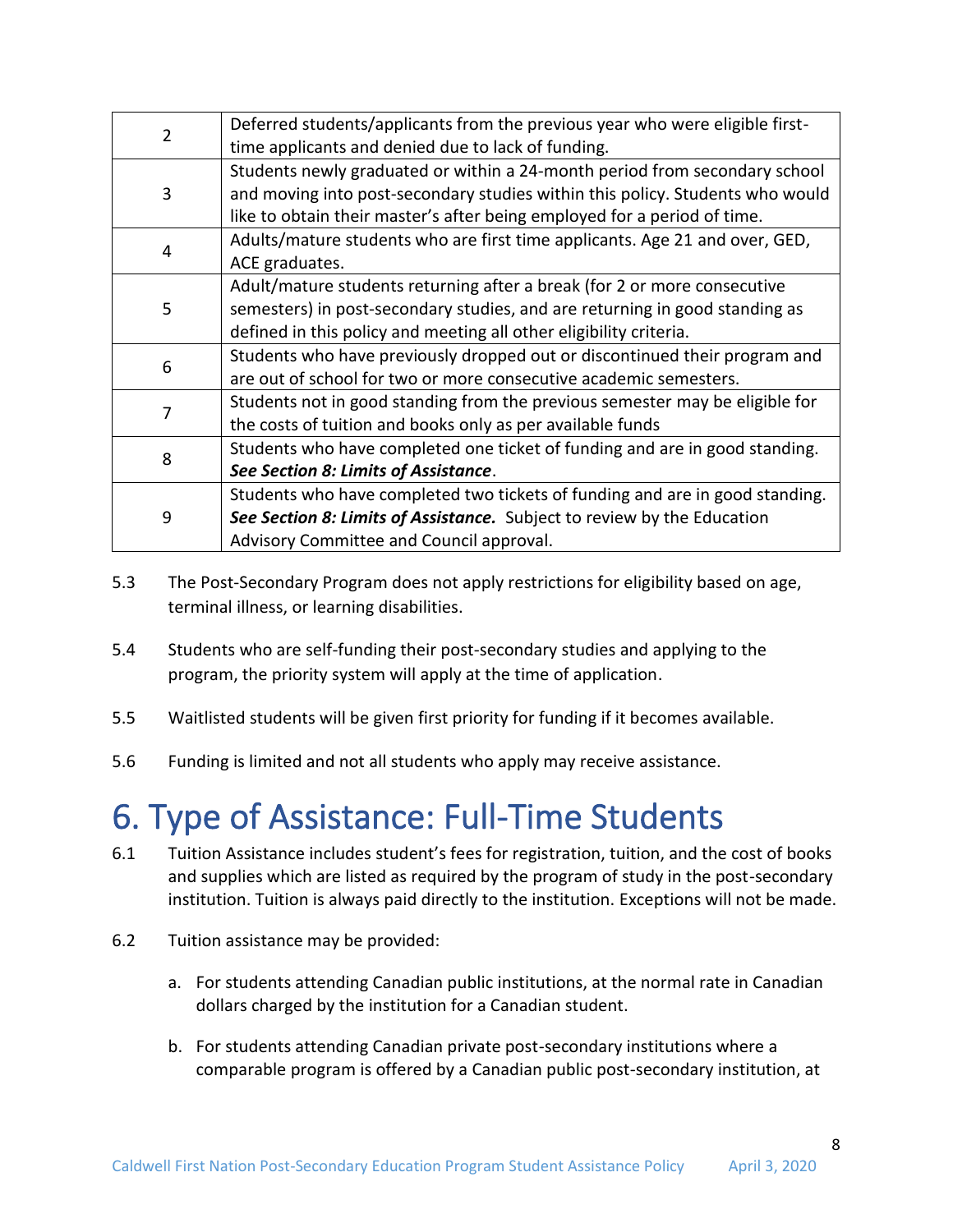the normal rate in Canadian dollars as charged by the Canadian public institution to the student's place of residence at the time of application.

- c. For students attending Canadian private post-secondary institutions where no comparable program is offered by a Canadian public post-secondary institution, at the rate in Canadian dollars charged by the Canadian private institution.
- d. High Cost Tuition Fees: students are encouraged to seek out less costly but similar programs, all tuition fees exceeding \$10,000-\$25,000 Canadian funds per annum will be subject to the Education Advisory Committee review and Council's approval.
- e. For students attending foreign (or US) public post-secondary institution, where no comparable program is available in Canadian public post-secondary institution, at actual rates in the appropriate currency.
- f. For students attending a foreign (or US) private institution, where no comparable program is available in Canadian public/private post-secondary institution, tuition will be paid at actual rates in the appropriate currency, subject to the Education Advisory Committee review and Council's approval. This must be obtained prior to funding students in such a situation.
- g. For students attending foreign (or US) public and/or private post-secondary institutions where a comparable program is offered by a Canadian public postsecondary institution, at the normal rate in Canadian dollars as charged to a Canadian student by the Canadian public institution nearest to the student's place of residence at the time of application.
- h. In the case of a First Nation Post-Secondary Institution, the tuition fees will be those normally charged to students attending a comparable program at a nearby provincial institution.
- i. Prior Learning Assessment (PLAR) will be deemed an eligible expense.
- j. PhD student funding will be based on financial need. Doctorate students must provide financial and/or grant information to the CFNPSED.
- k. All financial assistance is based on availability of funds.
- 6.3 Tuition assistance:
	- a. All travel costs are at the expense of the student including relocation expenses for full-time students, the actual cost of one return trip to the student's permanent place of residence every 16 weeks. Travel support does not include moving expenses. Students are encouraged to always seek economic means for travel and the rates of travel assistance will not exceed those set for government travel in the Treasury Board of Canada Secretariat's Travel Directive where possible.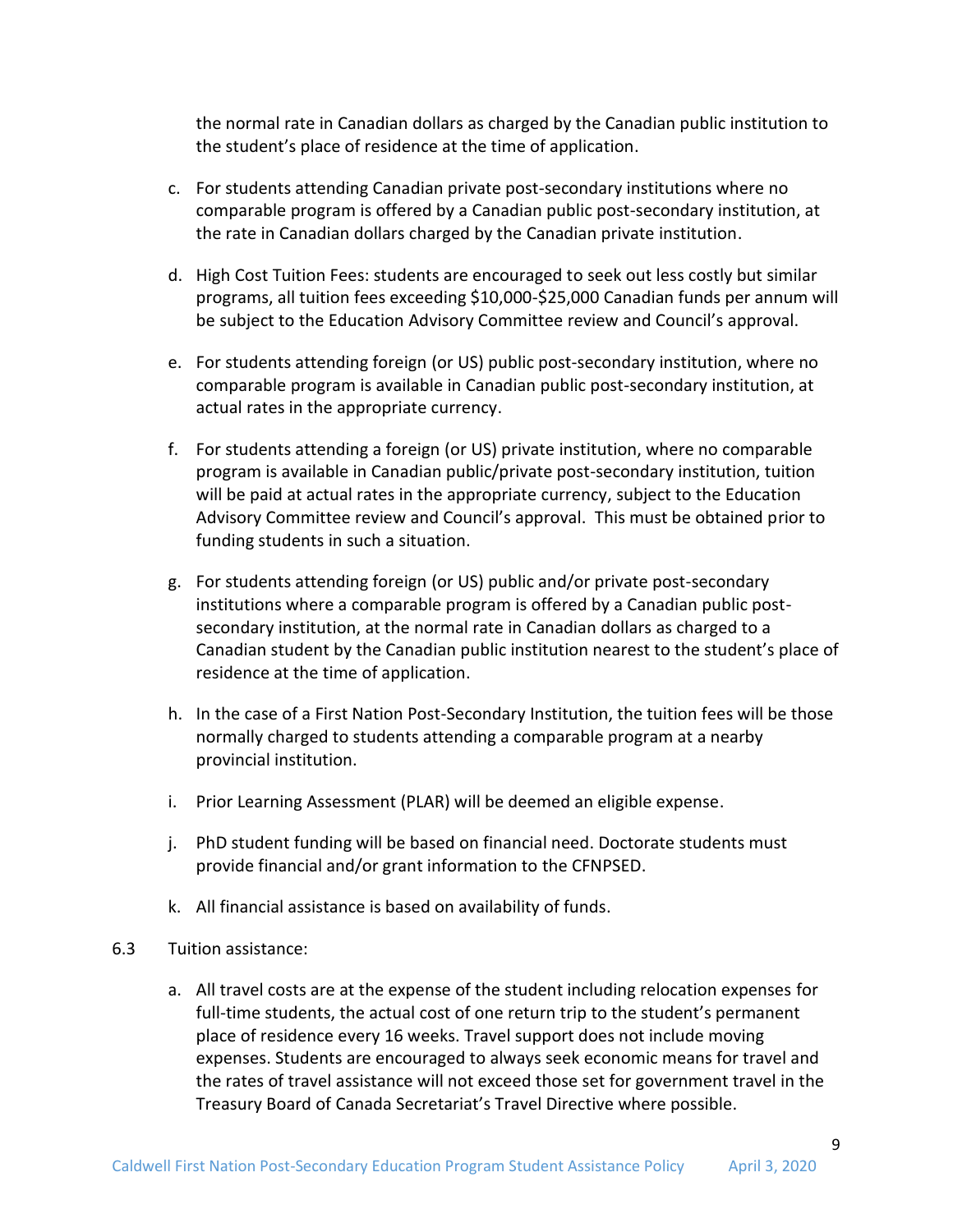- b. Conference funding: students may be eligible for funding that includes registration fees and travel expenses to attend conferences and school trips that are mandatory and directly related to their program of studies by being a part of the regular curriculum which may be supported with a letter of recommendation from their instructor. All mandatory conferences must be known at the start of the program and communicated to the CFNPSED. Students must provide the CFNPSED with a written report and expense receipts upon return.
- **6.4** Assistance for Living Expenses: Living allowances to help cover students living expenses may be provided at a rate not to exceed that established this policy. Living allowances are in Canadian funds. Living allowances are paid for Christmas and study breaks. The monthly full-time student allowance rate is \$1300 Canadian. Part months will be prorated for the first two weeks, and full month assistance for three weeks or greater. Example: One week of allowances would be pro-rated at \$325, two weeks at \$650. Monthly Allowance Rates are as follows:

Full-time student monthly allowance rate: \$1300 Canadian Full-time student annual books and supplies rate: \$1000 Canadian (or \$500 in September and \$500 in January) Full-time student will receive a one-time laptop rate: up to a maximum of \$2000 Canadian, only provided once every 5 years (only laptop costs, NO accessories) US students will be paid in Canadian Funds Effective March 15, 2022

- 6.5 Residence Expenses: Students who apply and are accepted for residence with an educational institution must provide a letter of acceptance from the institution.
- 6.6 Co-op, internship and Field Placements: Students who are on co-op semesters and being paid by the employer will not be eligible for living allowances unless the monthly wage is less than that offered monthly by this policy. If the amount is less than \$1300/month CFN will supplement the difference up to the amount of \$1300. Students who are on unpaid internships and field placement may be eligible to receive assistance for living allowances.
- 6.7 Exceptional Assistance: Exceptional assistance for legally or institutionally required activities for initial professional certification or licensing fees may be provided as well as special testing fees as determined by the circumstances of each student.
- 6.8 Distance Education Programs: Students will be eligible to receive financial assistance with the payment of tuition fees, textbooks and supplies, and a pro-rated living allowance.
- 6.9 Ineligible Assistance: Correspondence programs and online programs offered by private institutions will not be funded.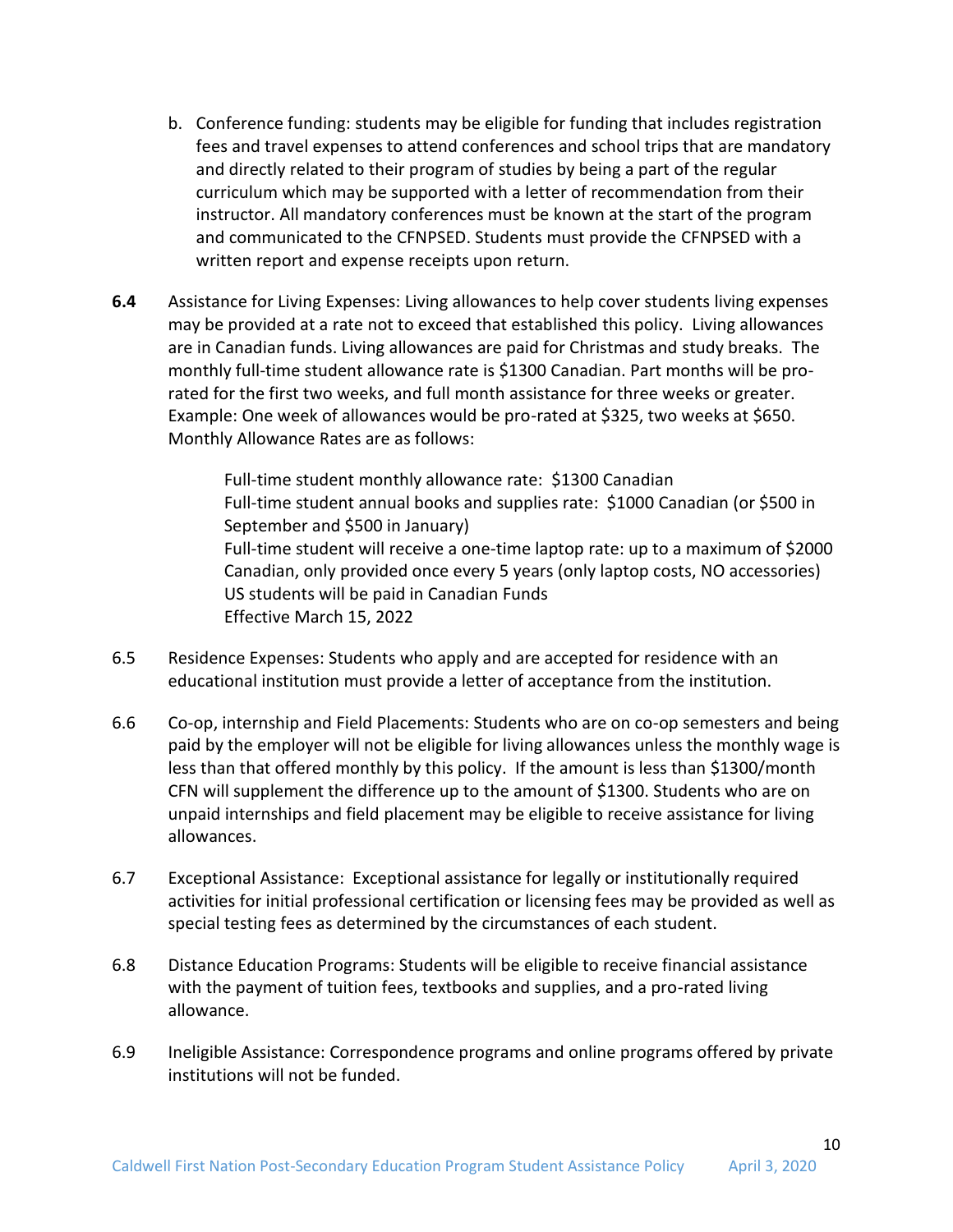- 6.10 College and University base application fees may be paid if the student meets all eligibility requirements as defined by Part 5, Eligibility. Application fees will be reimbursed after the student has completed the first year of study successfully. Payment of application fees are limited to one fee reimbursed every three years and are set at a maximum of a \$500 for university applications and \$200 for college applications.
- 6.11 All online studies are eligible for tuition fees and books. Full-time and part-time online studies are eligible for living allowances. Extension fees for online course work will not be covered by the CNFPSED, CFNPSESAP, CFNPSP or CFN. If a course is offered both in class and online and the tuition covers the in-class costs, the student may change to study online at their own expense.
- 6.12 High cost Equipment Purchases: High cost equipment purchases such as computers, cameras, musical instruments, culinary supplies, etc., requires documentation from the college or university that the purchases are a necessary part of the program. If a student fails to complete their program of studies, all high cost equipment purchases become the property of the CFNPSED and must be returned immediately or the costs may be recovered utilizing the *CFN Post-Secondary Funding Recipient Policy & Contract*. Failure to return equipment to the CFNPSED will affect future assistance eligibility
- 6.13 Special Needs Purchases: Special Needs Equipment purchase requests such as computers, readers, scanners, etc. requires documentation from Accessibility Services at the student's institution. The student must provide a copy of their IEP documentation that identifies their learning disability. If a student fails to complete their program of studies all special needs equipment purchases become the property of the CFNPSED and must be returned immediately or the costs may be recovered utilizing the *CFN Post-Secondary Funding Recipient Policy & Contract*. Failure to return equipment to the CFNPSED will affect future assistance eligibility
- 6.14 Students on an Individual Education Plan (IEP): Students on an IEP are required to discuss it with the CFNPSD staff prior to the academic year to ensure all supports are in place before commencing the school year. Each year the student is required to revise their IEP indicating any changes and provide an outline of the academic standing achieved along with a transcript of marks.
- 6.15 Books and Supplies Assistance: Support for books and supplies will normally cover textbooks and supplies including special equipment, officially listed as required by the university or college for a student's program of studies. An amount in excess of \$1000, per school year may be approved if a student demonstrates need by submitting copies of the course outlines and the prices charged by the institution's bookstore or suppliers clearly demonstrating the costs. Book allowances will not be paid to students who are retaking a course for which they previously received funding for. Receipts should be submitted before the end of each semester if applicable.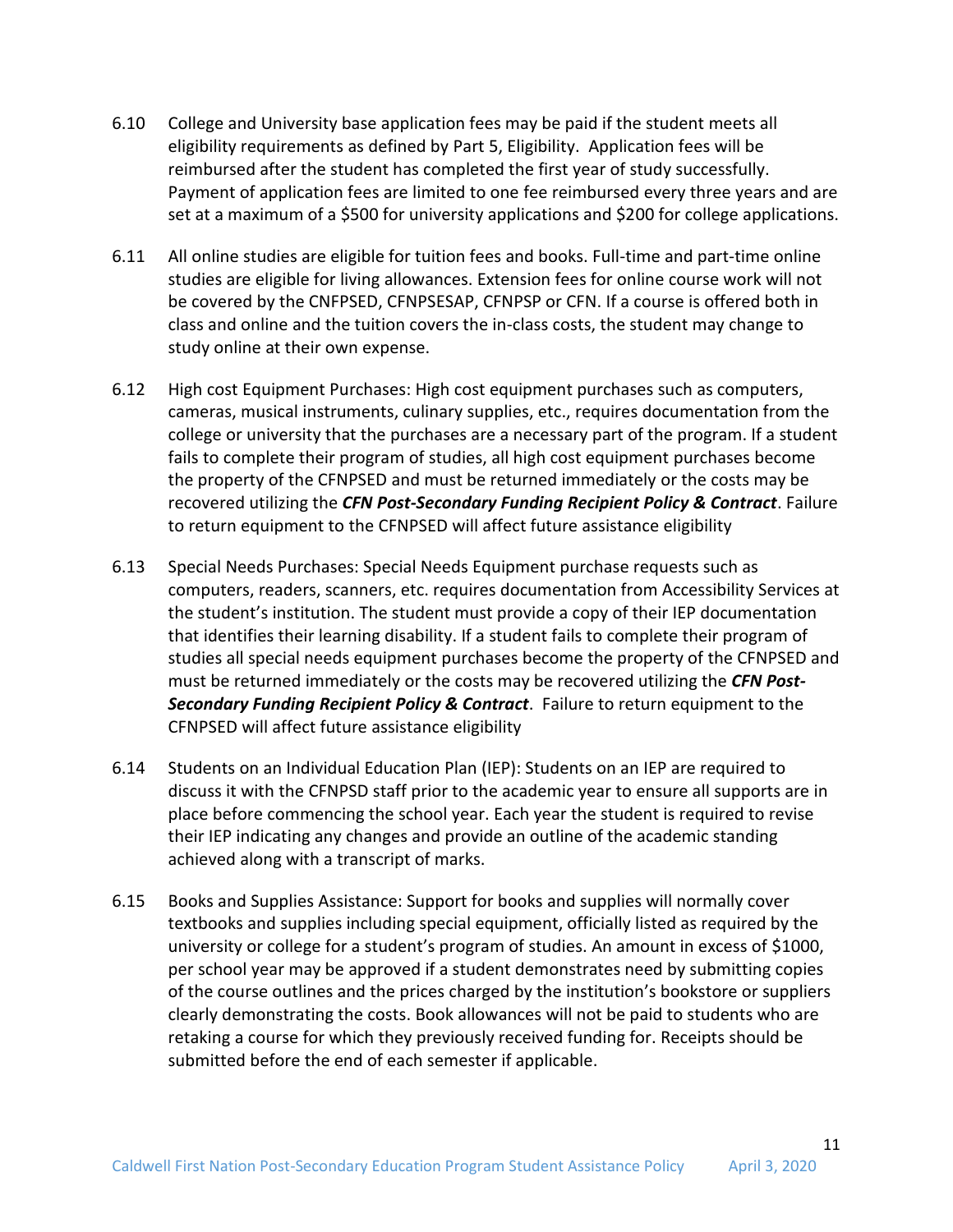- 6.16 For a student enrolled in community college or CEGEP diploma or certificate program, or an undergraduate university program, the maximum amount payable per full-time student under the post-secondary program cannot exceed \$35,000 - \$50,000 per year. On an extraordinary and justified basis, the maximum amount payable per year for a student in an advanced or professional degree program (e.g. dentistry, medicine) or a Masters or Doctoral program may exceed \$35,000 - \$50,000 up to a maximum of \$50,000 - \$85,000. Such awards may be granted by special request on a case-by-case basis only and considered only when a graduate student has extraordinary circumstances that warrant the setting aside of the standard policy on maximum amounts payable. The maximum amount is established to ensure that the most extreme circumstances could be funded as necessary. The actual amount of funding available to a student will depend on the overall amount of funding available in the program and for each recipient.
- 6.17 Health and dental fees will not be paid or reimbursed by CFNPSP, CFNPSED, or CFNPSESAP for students accessing this program.
- 6.18 Child care costs or services will not be paid or considered by CFNPSP, CFNPSED, CFNPSPSAP, or CFN for students accessing this program.
- 6.19 Other personal expenses, costs, wage losses, or payments will not be paid or considered by CFNPSP, CFNPSED, CFNPSESAP, or CFN for students accessing this program.

# <span id="page-12-0"></span>7. Types of Assistance: Part-Time Students

Part-time students may receive assistance for tuition and the cost of books and supplies only as detailed in 6.1 which are listed as required by the post-secondary institution. Living allowance will be pro-rated in accordance to course load. Exceptions may be made for students enrolled in intensive delivery programs. Part-time student will receive a one-time laptop rate: up to a maximum of \$2000 Canadian, only provided once every 5 years (only laptop costs, NO accessories).

#### <span id="page-12-1"></span>8. Limits of Assistance

- 8.1 Assistance may be provided at five levels of post-secondary education:
	- **UCEP:** College certificate programs: Pre-health, pre-technology, foundational programs (1-2 years or 8-16 months).
	- **Level I:** Community College and CEGEP diploma or certificate programs:
		- 1 year (8 course months) General Arts and Science/CEGEP, or
		- Community College diploma or certificate programs (1-3 years or 8 to 24 course months), or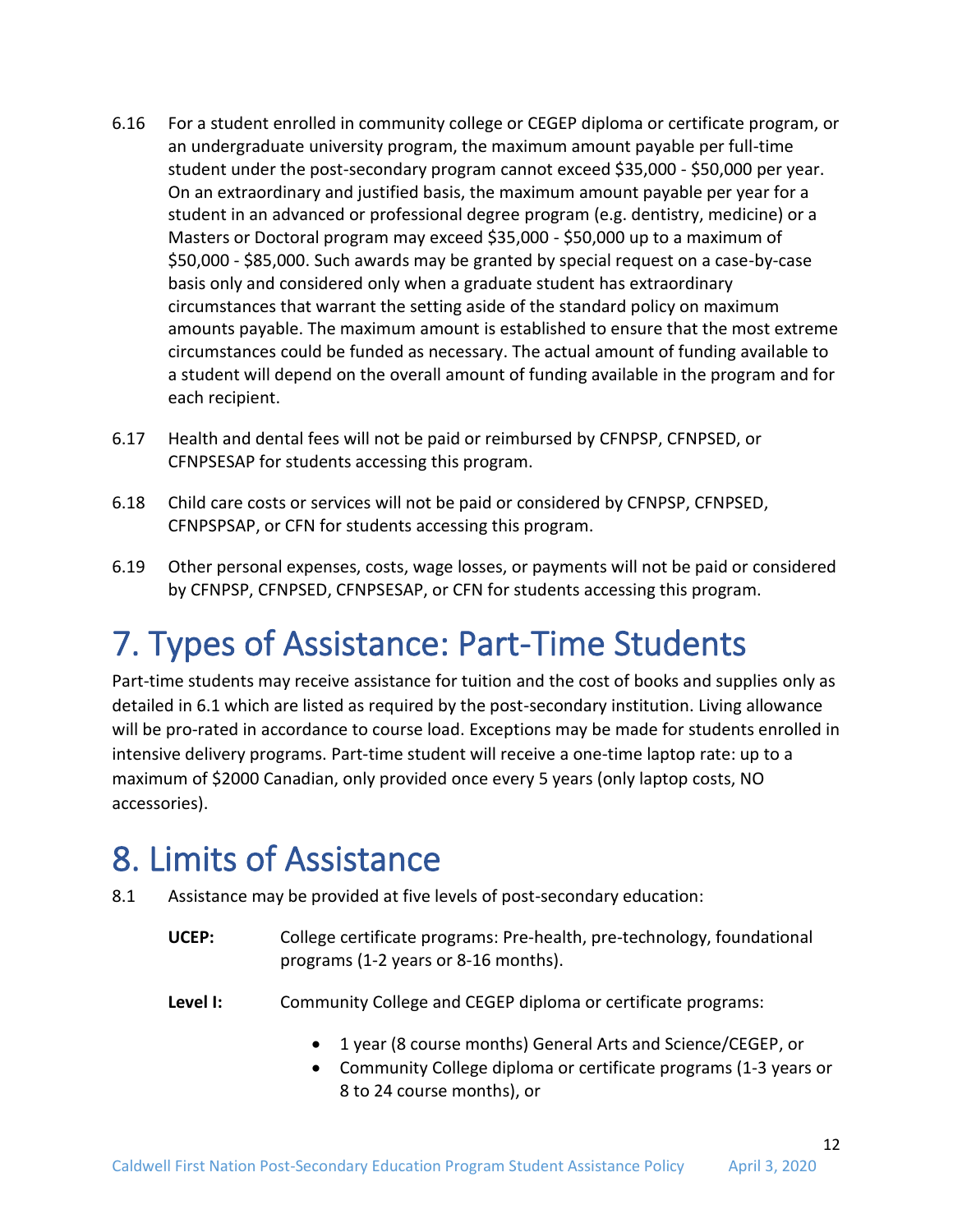- 2 year General Arts and Science Program for individuals entering University studies only.
- **Level II:** Undergraduate and University Programs
	- 3 to 4 years or 24 to 32 course months
- **Level III:** Advanced or professional degree programs or Masters Program
	- 1 to 3 years or 12 to 36 months

**Level IV:** Doctoral programs

- 4 years or 48 months
- 8.2 Tuition assistance as outlined in 6.1 may be provided to students enrolled in all five levels.
- 8.3 Level II will include assistance for an additional student year at the bachelor level to acquire an honours undergraduate degree.
- 8.4 The duration of assistance will be in accordance with the official length of the program as defined by the post-secondary institution in which the student is enrolled.
- 8.5 Students enrolled in Level I, II, and III may be assisted for up to one additional academic year per level if such an extension is approved in writing by the institution's dean or the head of department.
- 8.6 Students enrolled in Level IV may be assisted for up to one additional academic year for medical or personal reasons.
- 8.7 Where students change programs within one of the levels, the academic years used for each program within this level will be counted for assistance purposes.
- 8.8 Students who become eligible for assistance and who have previously completed a portion of post-secondary studies without assistance from this (or previous SFNS) program may receive assistance for the balance of their program of studies in accordance with 6.2, 6.3, and 6.4.
- 8.9 Teacher Additional Qualifications: Assistance may be provided for a maximum of six Additional Qualifications (AQ), up to and including two specialist qualifications.
- 8.10 Intersession/summer term may be funded only when it is a regular scheduled semester for continuing students in addition to Indigenous/First Nation-specific programs which are only offered during the summer (i.e. Native Teacher Training, Native Language, Native Classroom Assistant, etc.)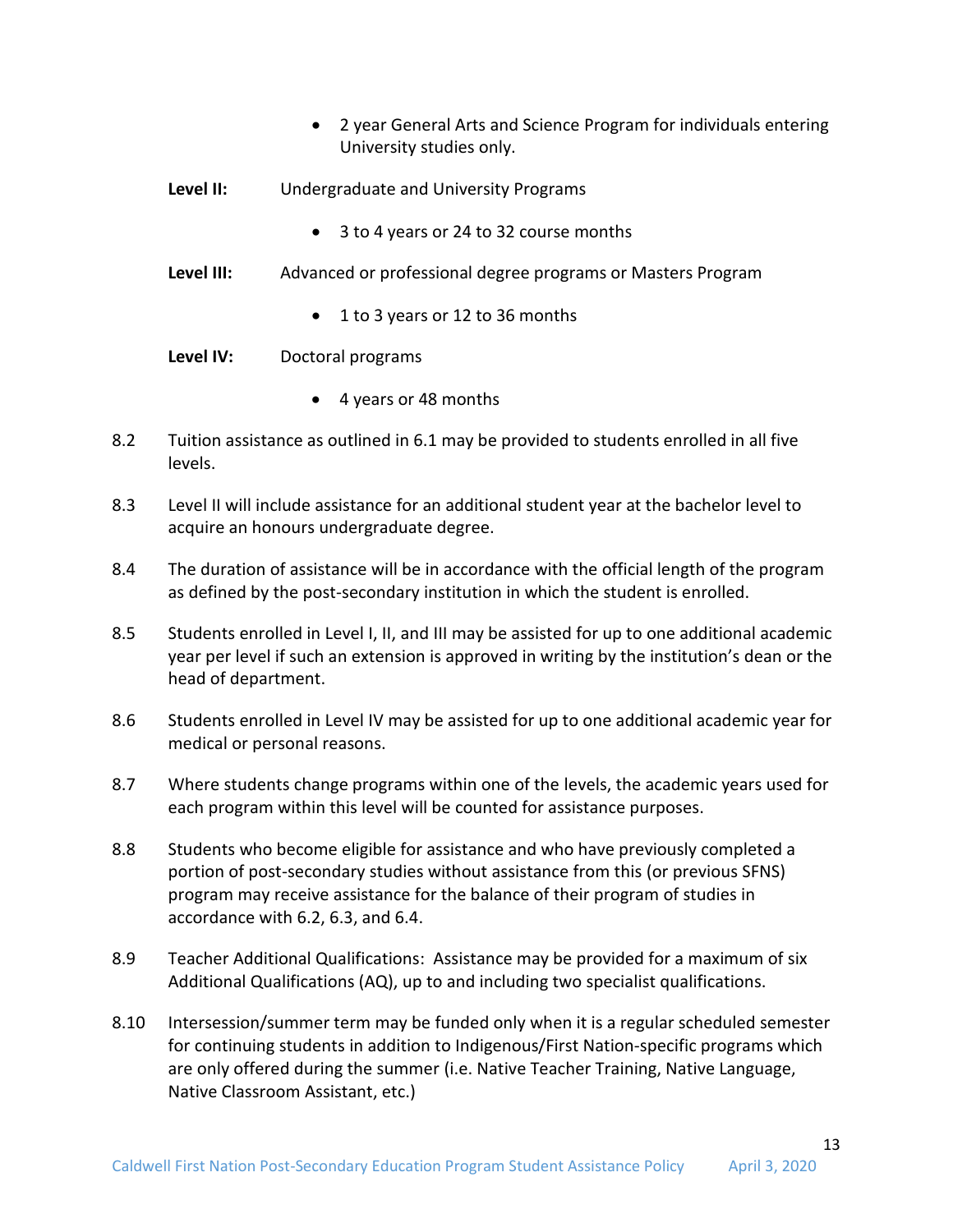- 8.11 Retirees and persons age 65 and older in receipt of pension benefits may receive assistance for the costs of tuition fees and books only.
- 8.12 In the situation where a student attends a foreign/international post-secondary institution and qualifies to receive federal/state financial aid in the form of Pell grants, Free Application for Federal Student Aid (FAFSA), bursaries or sport scholarships, the federal/state aid will take precedence over the CFN tuition sponsorship, with the exception of work study programs and loans.
- 8.13 Students receiving funding from the CFNPSESAP must declare support received from this program as a source of income when applying for social assistance.
- 8.14 Student loans will not be repaid by this program.

## <span id="page-14-0"></span>9. Application Deadlines

There may be up to three intakes for review of student applications. For the purpose of clarity, applications may be confirmed as having been received for review if they have arrived by fax (although it is advisable to not utilize this method), been postmarked before the deadline, or delivered in person by:

- May 1 (for September enrolment)
- October 1 (for January enrolment)
- March 1 (for intersession/summer enrolment)

Applications for assistance will be reviewed and decisions communicated to the last known address provided by the student within thirty days of the deadline established for each session, above. Applications received after the deadline will not be considered unless there are extenuating circumstances and approved by the Education Advisory Committee.

Applications are approved based on priority level and availability of funds. The CFNPSED may, at times, be unable to fund all eligible expenses under this policy due to lack of available funds.

# <span id="page-14-1"></span>10. Appeals Process

To ensure fairness and equitable treatment, any student may appeal any decision made under this policy following our outlines procedure:

- a. All Post-Secondary appeals must be made in writing within ten working days of receipt of decision.
- b. All inquiries related to any appeal must be directed to the DOO of Caldwell First Nation, who must then compile relevant information in a report for the Education Advisory Committee to accompany the appeal.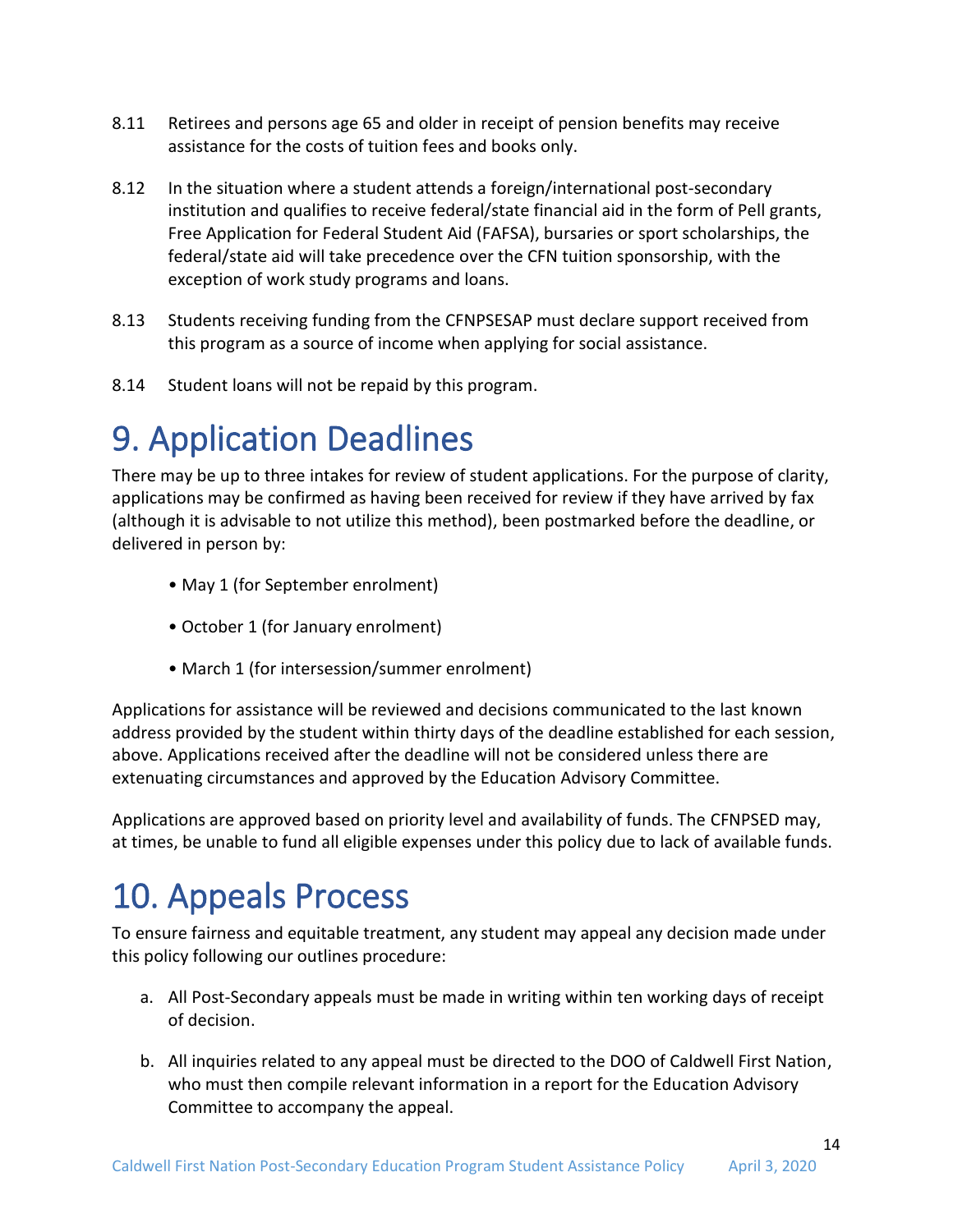- c. All information to be used in the appeal must be provided in writing to the DOO and the Education Advisory Committee of Caldwell First Nation.
- d. All decisions made by the Education Advisory Committee must be finalized in writing within sixty days of receipt of the appeal.
- e. All decisions of the Education Advisory Committee are recommended to Council for the final decision to be made.
- f. There is no appeal against refusal of assistance because funds are not available.

# <span id="page-15-0"></span>11. Student Registry

The CFNPSED may maintain a student registry. At a minimum, it would include the student's name, the institution attended, the program of study, the support provided, the results obtained, and any additional information which may be required from time-to-time. This information will be used for statistical purposes only and will remain confidential. The CFNPSED will report this information, in confidence, annually to the ISC when required for reporting compliance, as well as Council. Statistical data will be provided annually, at a minimum, to the community.

## <span id="page-15-1"></span>12. Students Not in Good Standing

- 12.1 Any expenditure made to or on behalf of a student for which that student is ineligible places that student in a "Not in Good Standing" status within the meaning of this policy. Examples of situations include (but not limited to) the following:
	- a. Allowing tuition payments under Section 6(2) to be made on their behalf where a stop-payment opportunity existed and was missed.
	- b. Producing an unsatisfactory academic progress report.
	- c. Incarceration.
	- d. Giving false/invalid information at the time of application.
	- e. Participating in inappropriate use of funds.
	- f. Not attending classes.
	- g. Any other reason reviewed and recommended by the CFNPSED and DOO and confirmed by the Education Advisory Committee and Council. (Note: would likely warrant a change in the policy to include the reason under this section).
- 12.2 The CFNPSED may set terms and conditions to allow students to regain their "Good Standing" status by: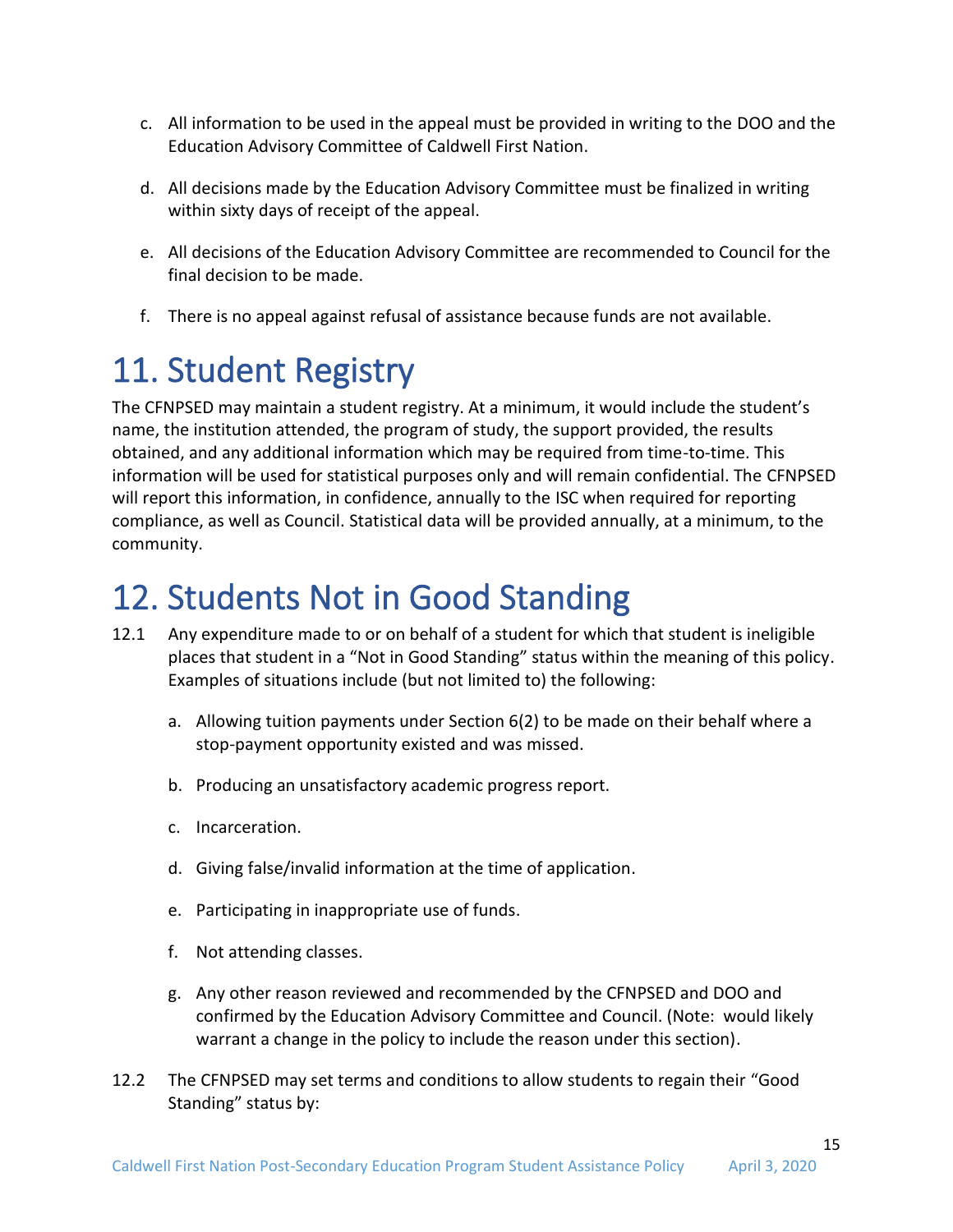- a. allowing students to repay any funds paid out during the period of ineligibility.
- b. allowing the students to use their own financial resources to attend and successfully complete one full term or semester before being considered again for sponsorship.

#### <span id="page-16-0"></span>13. Student Reviews

- 13.1 Upon the completion of each four-month term or semester, all sponsored students will undergo an academic review to determine continued full-time assistance. The postsecondary term/staff will determine student success by the following guidelines
	- a. 75% successful completion of the student's full-time course load.
	- b. A GPA of 2.0 (60%) or higher or the standard set by the student's program of studies will be the determining guideline for a student to be deemed in good standing.
- 13.2 Students deemed not in good standing and achieving below the standards mentioned in 13.1, above, will become ineligible for further financial assistance. The priority designation will apply.

# <span id="page-16-1"></span>14. Annual Policy Reviews

The Education Advisory Committee will meet with the Caldwell First Nation Post-Secondary Education Department in January of each year to conduct a review of this policy. Any recommended changes to the policy will be presented to Caldwell First Nation Council for review and potential subsequent implementation. Council will review and update this policy on an annual basis after the Education Advisory Committee review. In a timely fashion, changes will be communicated to Caldwell First Nation staff, students, community (via the CFN website at a minimum), as well as appropriate post-secondary institution support personnel.

## <span id="page-16-2"></span>15. CFN Council Right to Review Decisions

The CFN Council reserves the right to review and rescind any decision made under this policy as may be justified by new and relevant information.

## <span id="page-16-3"></span>16. Information and Applications

For further general information or information on process and deadlines for applications for assistance, call 1-519-322-1766 or write to:

> Caldwell First Nation 14 Orange Street Leamington, ON N8H 1P5